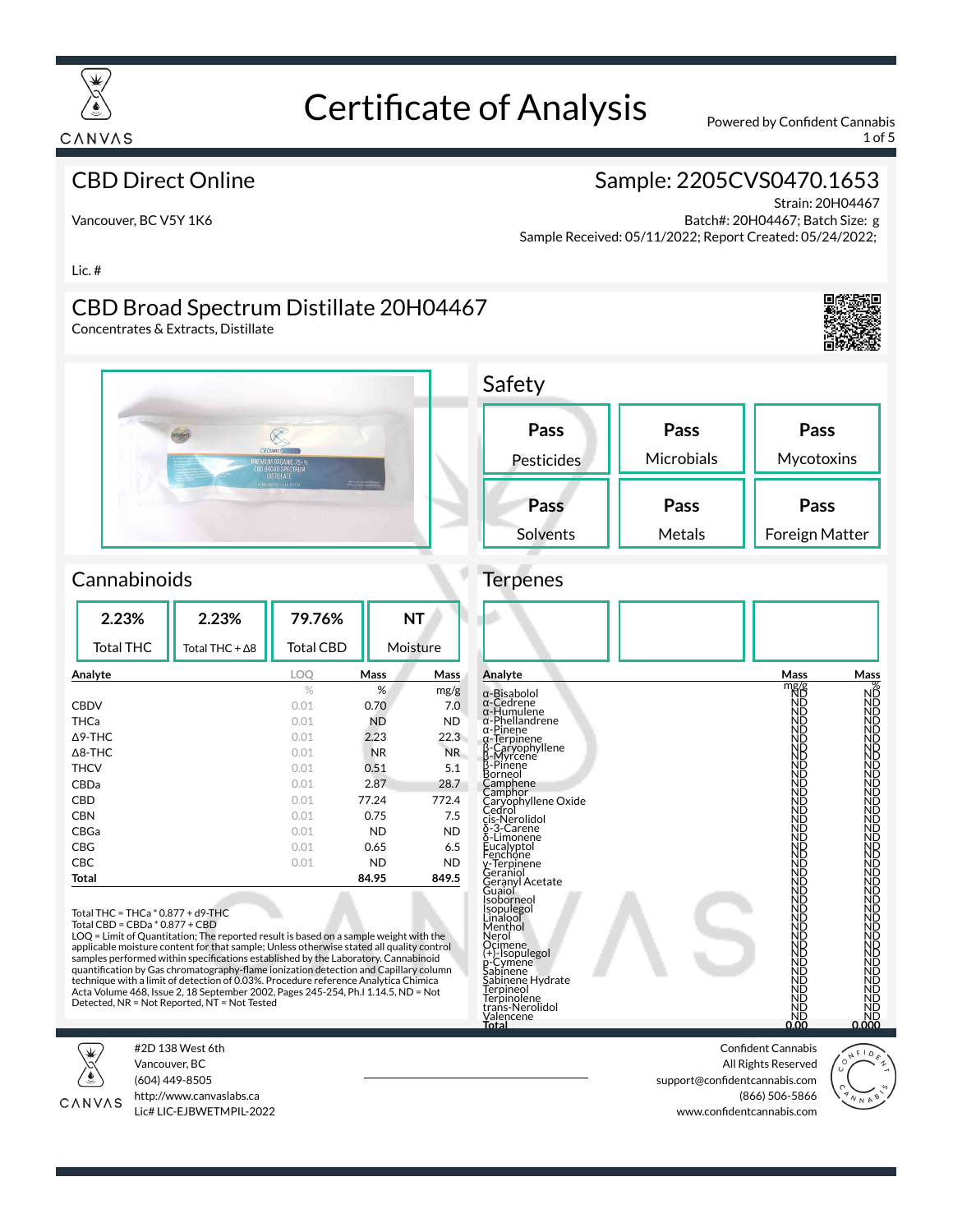

2 of 5

#### CBD Direct Online

#### Sample: 2205CVS0470.1653

Vancouver, BC V5Y 1K6

Strain: 20H04467 Batch#: 20H04467; Batch Size: g Sample Received: 05/11/2022; Report Created: 05/24/2022;

Lic. #

### CBD Broad Spectrum Distillate 20H04467

Concentrates & Extracts, Distillate

| <b>Aflatoxins</b> |     | Pass                 |
|-------------------|-----|----------------------|
| Analyte           | LOO | Mass Status<br>Limit |
|                   | PPB | PPB<br><b>PPB</b>    |
| <b>B1</b>         |     | ND Tested            |
| <b>B2</b>         |     | ND Tested            |
| G1                |     | ND Tested            |
| G <sub>2</sub>    |     | ND Tested            |
| Ochratoxin A      |     | <b>ND</b> Tested     |

Mycotoxins screening by Lateral flow immunochromatographic assay based on competitive immunoassay with a detection limit of 20 ppb. Procedure reference AOAC Method 991.31; U.S.P. ND = Not Detected, NR = Not Reported, NT = Not Tested

| <b>Heavy Metals</b> |            |            |            | Pass          |
|---------------------|------------|------------|------------|---------------|
| Analyte             | LOO        | Limit      | Mass       | <b>Status</b> |
|                     | <b>PPM</b> | <b>PPM</b> | <b>PPM</b> |               |
| Arsenic             | 5          |            | <b>ND</b>  | <b>Tested</b> |
| Cadmium             | 5          |            | ND.        | <b>Tested</b> |
| Cobalt              | 5          |            | <b>ND</b>  | <b>Tested</b> |
| Copper              | 5          |            | <b>ND</b>  | Tested        |
| Lead                | 5          |            | <b>ND</b>  | <b>Tested</b> |
| Manganese           | 5          |            | <b>ND</b>  | <b>Tested</b> |
| Mercury             | 5          |            | <b>ND</b>  | Tested        |
| Nickel              | 5          |            | <b>ND</b>  | Tested        |
| Zinc                | 5          |            | <b>ND</b>  | Tested        |

#### Microbials Pass

| Analyte                              | Limit  | Mass      | <b>Status</b> |
|--------------------------------------|--------|-----------|---------------|
|                                      | CFU/g  | CFU/g     |               |
| Aerobic Bacteria                     | 500000 | <b>ND</b> | Pass          |
| Bile-Tolerant Gram-Negative Bacteria | 10000  | NR.       | NT            |
| E. Coli                              |        | NR.       | NT            |
| Salmonella                           |        | NR.       | NT            |
| Yeast & Mold                         | זחחר   | ND        | Pass          |

TNTC = Too Numerous to Count; Unless otherwise stated all quality control samples performed within specifications established by the Laboratory. Detection limit: 1000 CFUs per gram. 10000 CFUs per gram accepted limit. Microbial analysis method by 3M™<br>Petrifilm™ count plates for Salmonella, E. coli, yeast and mold, with a detection limit of 1000 cfu/g. Procedure reference AOAC Method 991.14; U.S.P. ND = Not Detected, NR = Not Reported, NT = Not Tested

#### Residual Solvents Pass **Analyte LOQ Limit Mass Status** PPM PPM PPM<br>1.000 5000.000 ND Acetone 1.000 5000.000 ND Pass **Ethanol 1.000 5000.000 ND Pass Heptane 1.000 5000.000 ND Pass Isobutane 1.000 5000.000 ND Pass**<br>**Isopropanol** 1.000 5000.000 **ND Pass** Isopropanol n-Butane 1.000 5000.000 **ND** Pass n-Hexane 1.000 5000.000 **ND** Pass n-Pentane 1.000 5000.000 ND Pass

LOQ = Limit of Quantitation; The reported result is based on a sample weight with the applicable moisture content for that sample; Unless otherwise stated all quality control samples performed within specifications established by the Laboratory. Residual Solvents determination method by gas chromatographic headspace analysis, with a detection limit of 1-10 ppm. Procedure reference AOAC Method 2019.002; U.S.P, ND = Not Detected, NR

= Not Reported, NT = Not Tested

LOQ = Limit of Quantitation; The reported result is based on a sample weight with the applicable moisture content for that sample; Unless otherwise stated all quality control samples performed within specifications established by the Laboratory. Heavy metal screening method by reagent colorimetric test strips for arsenic, cadmium, cobalt, copper, lead, manganese, mercury, nickel and zinc with a detection limit of 0.2-5 ppm. Procedure reference AOAC Method 2013.06; U.S.P. ND = Not Detected, NR = Not Reported, NT = Not Tested



#2D 138 West 6th Vancouver, BC (604) 449-8505



http://www.canvaslabs.ca Lic# LIC-EJBWETMPIL-2022

Confident Cannabis All Rights Reserved support@confidentcannabis.com (866) 506-5866

www.confidentcannabis.com

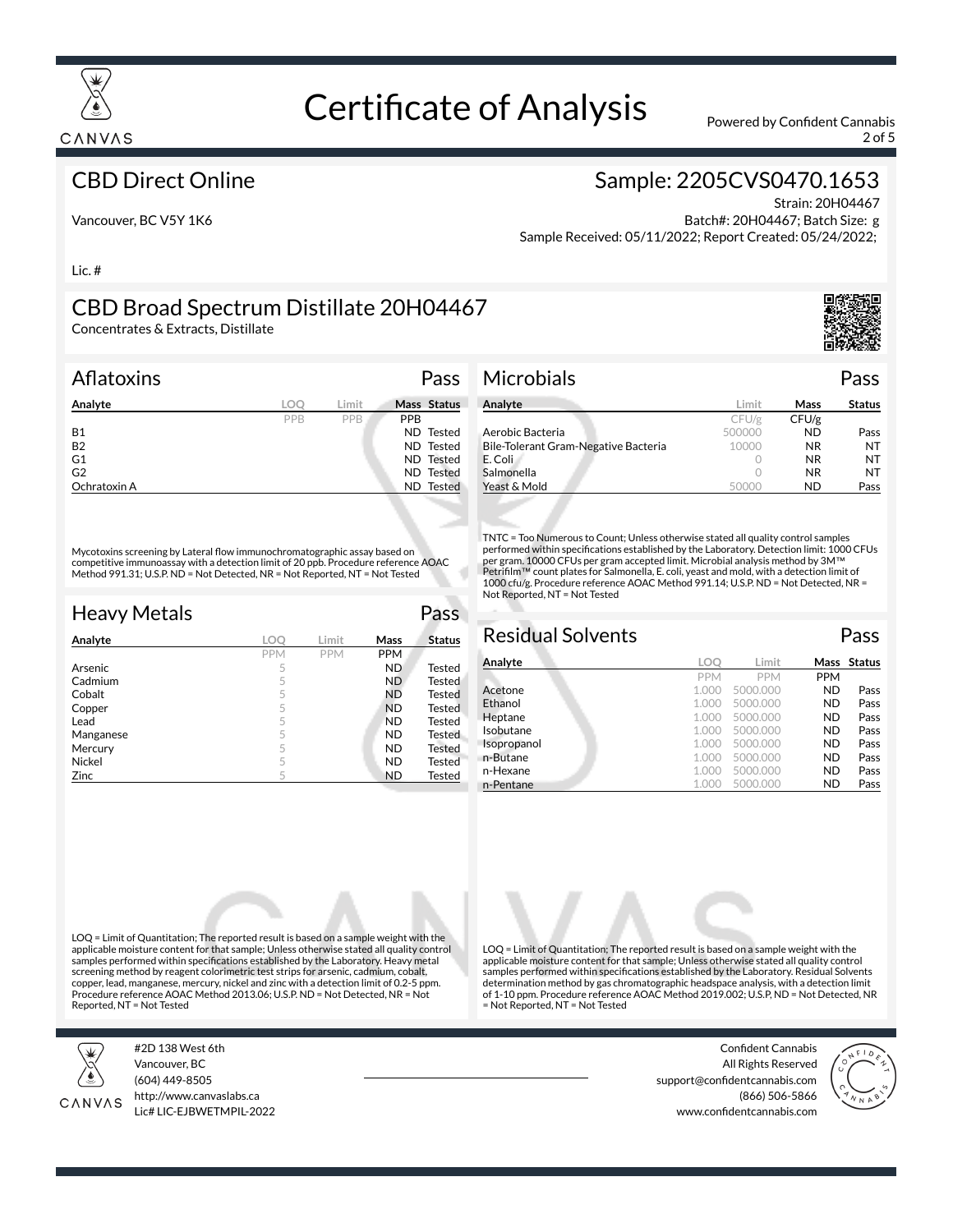

3 of 5

#### CBD Direct Online

#### Sample: 2205CVS0470.1653

Vancouver, BC V5Y 1K6

Strain: 20H04467 Batch#: 20H04467; Batch Size: g Sample Received: 05/11/2022; Report Created: 05/24/2022;

Lic. #

#### CBD Broad Spectrum Distillate 20H04467

Concentrates & Extracts, Distillate

#### Pesticides **Passage Contract Contract Contract Contract Contract Contract Contract Contract Contract Contract Contract Contract Contract Contract Contract Contract Contract Contract Contract Contract Contract Contract Cont**

| Analyte              | LOC        | Limit | Mass       | <b>Status</b> | Analyte             |            | Limit      | Mass       | <b>Status</b> |
|----------------------|------------|-------|------------|---------------|---------------------|------------|------------|------------|---------------|
|                      | <b>PPM</b> | PPM   | <b>PPM</b> |               |                     | <b>PPM</b> | <b>PPM</b> | <b>PPM</b> |               |
| <b>Methamidophos</b> | 1.700      |       | ND         | Tested        | Dimethoate          | 1.300      |            | ND         | Tested        |
| Parathion Ethyl      | 1.700      |       | ND         | Tested        | <b>Isocarbophos</b> | 3.100      |            | ND         | Tested        |
| <b>Dichlorvos</b>    | 0.300      |       | <b>ND</b>  | Tested        | Acephate            | 3.500      |            | ND         | Tested        |
| Malathion            | 2.000      |       | ND         | Tested        | Carbofuran          | 0.500      |            | ND         | Tested        |
| <b>Monocrotophos</b> | 2.500      |       | ND         | Tested        | Carbaryl            | 2.500      |            | ND         | Tested        |



LOQ = Limit of Quantitation; The reported result is based on a sample weight with the applicable moisture content for that sample; Unless otherwise stated all quality control samples performed within specifications established by the Laboratory. Screened for acephate, carbaryl, carbofuran, carbosulfan, dichlorvos, dimethoate,<br>dipterex, isocarbophos, malathion, methamidophos, monocrotoph



CANVAS

#2D 138 West 6th Vancouver, BC (604) 449-8505 http://www.canvaslabs.ca Lic# LIC-EJBWETMPIL-2022

Confident Cannabis All Rights Reserved support@confidentcannabis.com (866) 506-5866 www.confidentcannabis.com



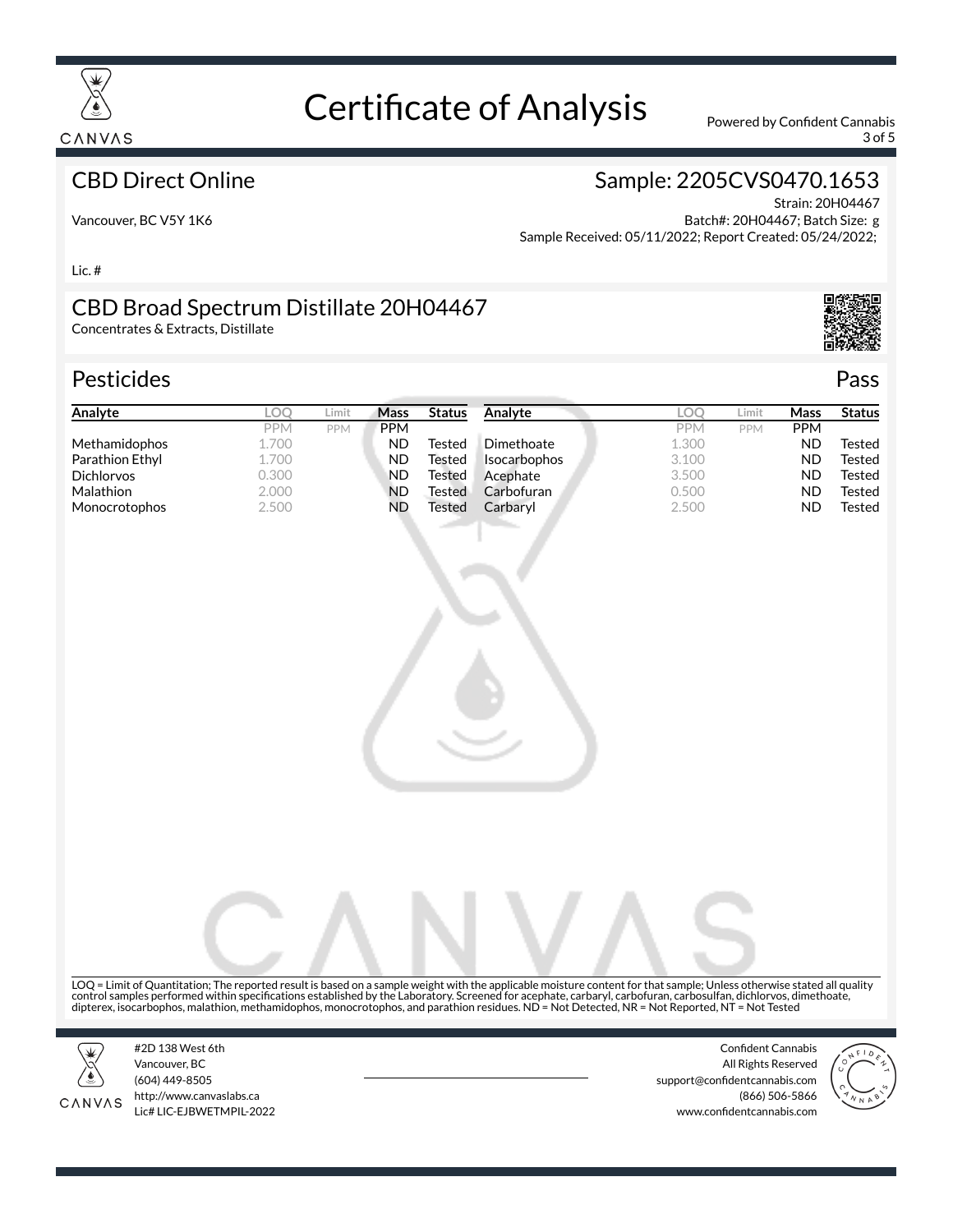

4 of 5

#### CBD Direct Online

#### Sample: 2205CVS0470.1653

Vancouver, BC V5Y 1K6

Strain: 20H04467 Batch#: 20H04467; Batch Size: g Sample Received: 05/11/2022; Report Created: 05/24/2022;

Lic. #

#### CBD Broad Spectrum Distillate 20H04467

Concentrates & Extracts, Distillate



|         |                                            |     |       |             |               |                                                                                                                                                                                                                                |     |       |                                                  | Pass          |
|---------|--------------------------------------------|-----|-------|-------------|---------------|--------------------------------------------------------------------------------------------------------------------------------------------------------------------------------------------------------------------------------|-----|-------|--------------------------------------------------|---------------|
| Analyte |                                            | LOQ | Limit | <b>Mass</b> | <b>Status</b> | Analyte                                                                                                                                                                                                                        | LOQ | Limit | <b>Mass</b>                                      | <b>Status</b> |
|         |                                            |     |       |             |               |                                                                                                                                                                                                                                |     |       |                                                  |               |
|         |                                            |     |       |             |               |                                                                                                                                                                                                                                |     |       |                                                  |               |
|         |                                            |     |       |             |               |                                                                                                                                                                                                                                |     |       |                                                  |               |
|         |                                            |     |       |             |               |                                                                                                                                                                                                                                |     |       |                                                  |               |
|         |                                            |     |       |             |               |                                                                                                                                                                                                                                |     |       |                                                  |               |
|         |                                            |     |       |             |               |                                                                                                                                                                                                                                |     |       |                                                  |               |
|         |                                            |     |       |             |               |                                                                                                                                                                                                                                |     |       |                                                  |               |
|         |                                            |     |       |             |               |                                                                                                                                                                                                                                |     |       |                                                  |               |
|         |                                            |     |       |             |               |                                                                                                                                                                                                                                |     |       |                                                  |               |
|         |                                            |     |       |             |               |                                                                                                                                                                                                                                |     |       |                                                  |               |
|         |                                            |     |       |             |               |                                                                                                                                                                                                                                |     |       |                                                  |               |
|         |                                            |     |       |             |               |                                                                                                                                                                                                                                |     |       |                                                  |               |
|         |                                            |     |       |             |               |                                                                                                                                                                                                                                |     |       |                                                  |               |
|         |                                            |     |       |             |               |                                                                                                                                                                                                                                |     |       |                                                  |               |
|         |                                            |     |       |             |               |                                                                                                                                                                                                                                |     |       |                                                  |               |
|         |                                            |     |       |             |               |                                                                                                                                                                                                                                |     |       |                                                  |               |
|         |                                            |     |       |             |               |                                                                                                                                                                                                                                |     |       |                                                  |               |
|         |                                            |     |       |             |               |                                                                                                                                                                                                                                |     |       |                                                  |               |
|         |                                            |     |       |             |               |                                                                                                                                                                                                                                |     |       |                                                  |               |
|         |                                            |     |       |             |               |                                                                                                                                                                                                                                |     |       |                                                  |               |
|         |                                            |     |       |             |               |                                                                                                                                                                                                                                |     |       |                                                  |               |
|         |                                            |     |       |             |               | LOQ = Limit of Quantitation; The reported result is based on a sample weight with the applicable moisture content for that sample; Unless otherwise stated all quality                                                         |     |       |                                                  |               |
|         |                                            |     |       |             |               | control samples performed within specifications established by the Laboratory. Screened for acephate, carbaryl, carbofuran, carbosulfan, dichlorvos, dimethoate, dipterex, isocarbophos, malathion, methamidophos, monocrotoph |     |       |                                                  |               |
|         |                                            |     |       |             |               |                                                                                                                                                                                                                                |     |       |                                                  |               |
|         | #2D 138 West 6th<br>Vancouver, BC          |     |       |             |               |                                                                                                                                                                                                                                |     |       | <b>Confident Cannabis</b><br>All Rights Reserved |               |
| CANVAS  | (604) 449-8505<br>http://www.canvaslabs.ca |     |       |             |               |                                                                                                                                                                                                                                |     |       | support@confidentcannabis.com<br>(866) 506-5866  |               |
|         |                                            |     |       |             |               |                                                                                                                                                                                                                                |     |       |                                                  |               |